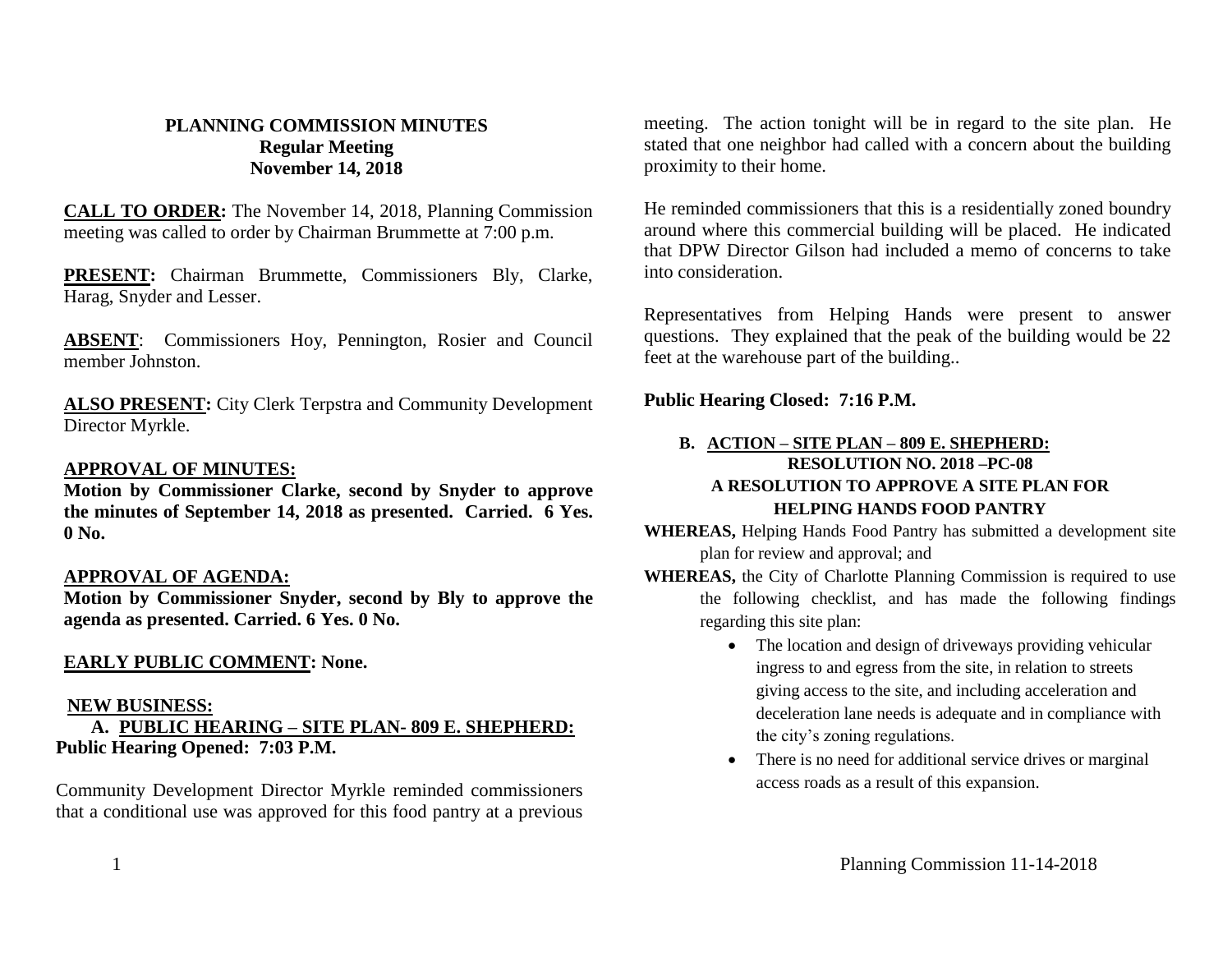- The parking lot layout, including ingress, egress and driveway widths conform to the requirements of the city's zoning regulations.
- Loading and unloading areas and building service areas are adequate and in compliance with the city's zoning regulations.
- Location and requirements for fences, walls and greenbelts are adequate and in compliance with the city's zoning regulations.
- There are no special site features such as play areas or pools included in this site plan.
- **WHEREAS,** any comments, requirements or conditions imposed by the City of Charlotte Department of Public Works must be incorporated into the plan, and adhered to during development.

**THEREFORE, BE IT RESOLVED** that the City of Charlotte Planning Commission hereby approves the site plan as presented.

**Commissioner Bly moved, supported by Harag to approve the Site Plan – 809 E. Shepherd as per Resolution 2018-PC-08. Carried. 6 Yes. 0 No.**

## **C. PUBLIC HEARING – SITE PLAN- 1215 LIPSEY DRIVE.: Public Hearing Opened: 7:24 P.M.**

Community Development Director Myrkle stated that this was a site plan for Linn Products that was approved earlier and are now ready to proceed with the project, however, they need to make some slight changes that are reflected in this site plan approval.

## **Public Hearing Closed: 7:28 P.M.**

# **D. ACTION- SITE PLAN- 1215 LIPSEY DRIVE: RESOLUTION NO. 2018 –PC-09 A RESOLUTION TO APPROVE A SITE PLAN FOR LINN PRODUCTS,**

#### **1215 LIPSEY DRIVE IN THE CITY OF CHARLOTTE**

**WHEREAS,** Linn Products has submitted a site plan for an expansion of its facility located at 1215 Lipsey Drive in the City of Charlotte; and **WHEREAS,** the City of Charlotte Planning Commission is required to use the following checklist, and has made the following findings regarding this site plan:

- The location and design of driveways providing vehicular ingress to and egress from the site, in relation to streets giving access to the site, and including acceleration and deceleration lane needs is adequate and in compliance with the city's zoning regulations.
- There is no need for additional service drives or marginal access roads as a result of this expansion.
- The parking lot layout, including ingress, egress and driveway widths conform to the requirements of the city's zoning regulations.
- Loading and unloading areas and building service areas are adequate and in compliance with the city's zoning regulations.
- Location and requirements for fences, walls and greenbelts have been addressed by previous development at this site and remain adequate and in compliance with the city's zoning regulations.
- There are no special site features such as play areas or pools included in this site plan.
- No additional landscaping is required for this facility expansion.